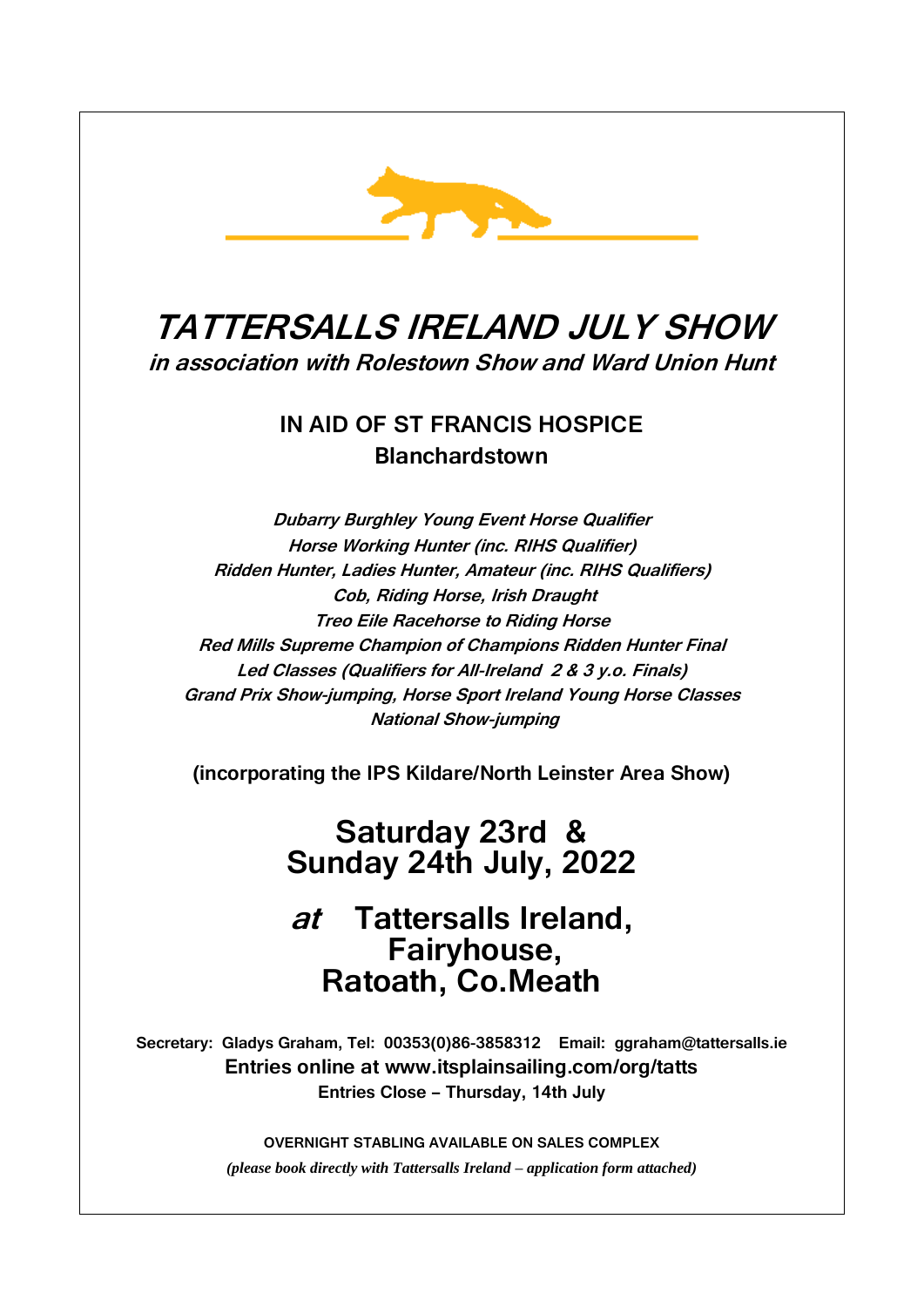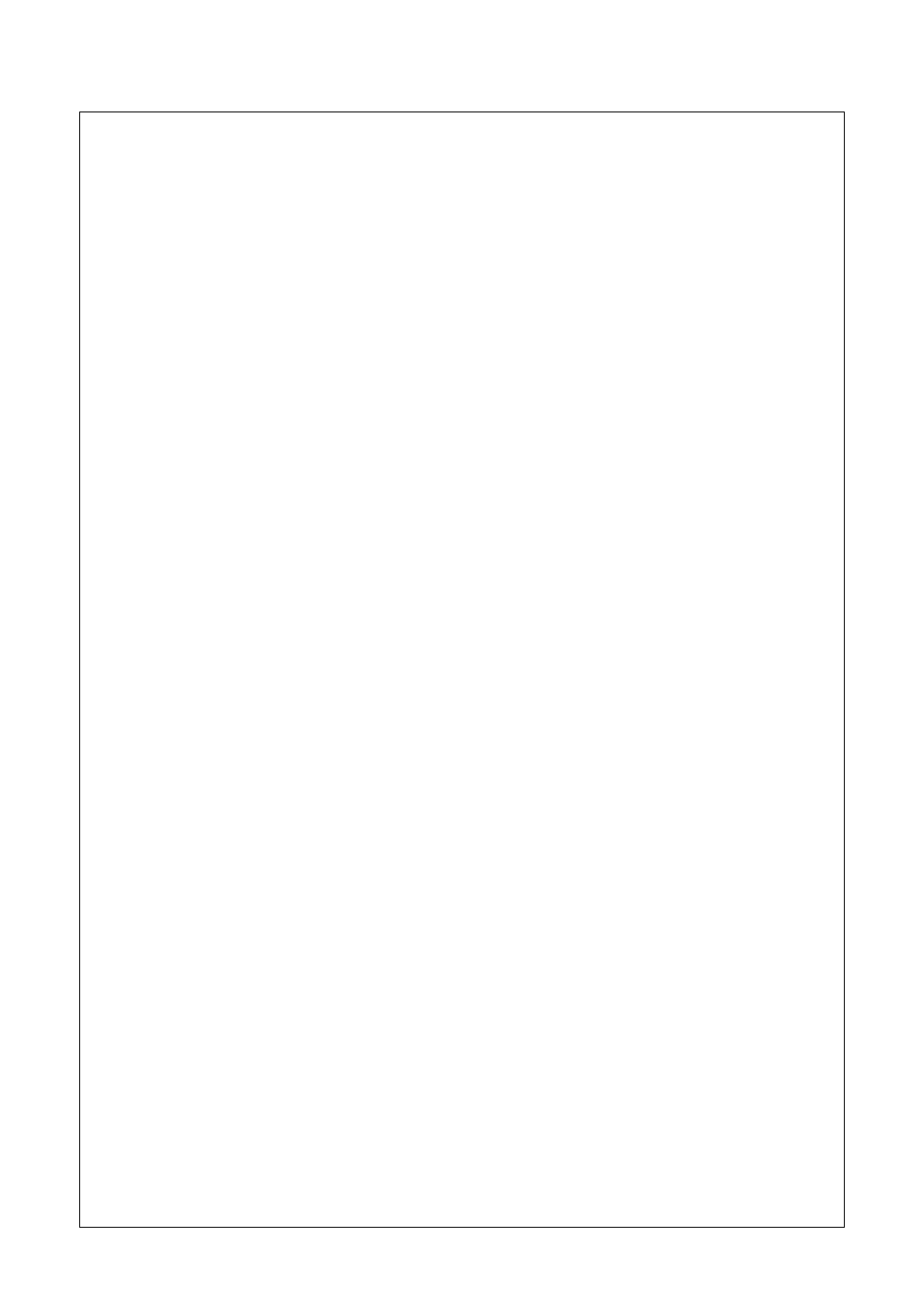# **TATTERSALLS IRELAND SHOW JULY 2022**

*The*

**in association with Rolestown Show and Ward Union Hunt**

### **SATURDAY, 23rd**

#### *Ring One* **(commencing at 9.00 a.m.)**

- Class 1. Ridden Hunter Mare
- Class 2. Lightweight Ridden Hunter, 4 y.o.<br>Class 3. Heavyweight Ridden Hunter. 4 y.o.
- Heavyweight Ridden Hunter, 4 y.o.
- Class 4. Small Show Hunter *(Royal International Qualifier 2023)*

#### **LUNCH BREAK**

- Class 5. Ridden Irish Draught
- Class 6. Final for the RED MILLS Champion of Champions Ridden Horse
- Class 7. Final for the RED MILLS Champion of Champions Amateur Ridden Hunter
- Class 8. Final for the RED MILLS Champion of Champions Ridden Hunter

#### ------------------------------------------------------------------------------------------------------------------------

#### *Working Hunter Ring* **(commencing at 9 a.m.)**

- Class 9. Working Show Horse
- Class 10. Irish Draught Working Hunter

#### ------------------------------------------------------------------------------------------------------------------------ *Ring Two* **(to commence after Class 10)**

Class 11. Small/Lightweight Amateur Ridden Hunter *(Royal International Qualifier 2023)* Class 12. Middle/Heavyweight Amateur Ridden Hunter *(Royal International Qualifier 2023)* **AMATEUR RIDDEN HUNTER CHAMPIONSHIP**

### **LUNCH BREAK**

- Class 13. TREO EILE Open Retrained Racehorse Class
- Class 14. TREO EILE Novice Retrained Racehorse Class

## **QUALIFIER FOR 2022 DUBARRY BURGHLEY YOUNG EVENT HORSE SERIES**

**\_\_\_\_\_\_\_\_\_\_\_\_\_\_\_\_\_\_\_\_\_\_\_\_\_\_\_\_\_\_\_\_\_\_\_\_\_\_\_\_\_\_\_\_\_\_\_\_\_\_\_\_\_\_\_\_\_\_\_\_\_\_\_\_\_\_\_\_\_\_\_\_\_\_**

*(see separate Schedule)*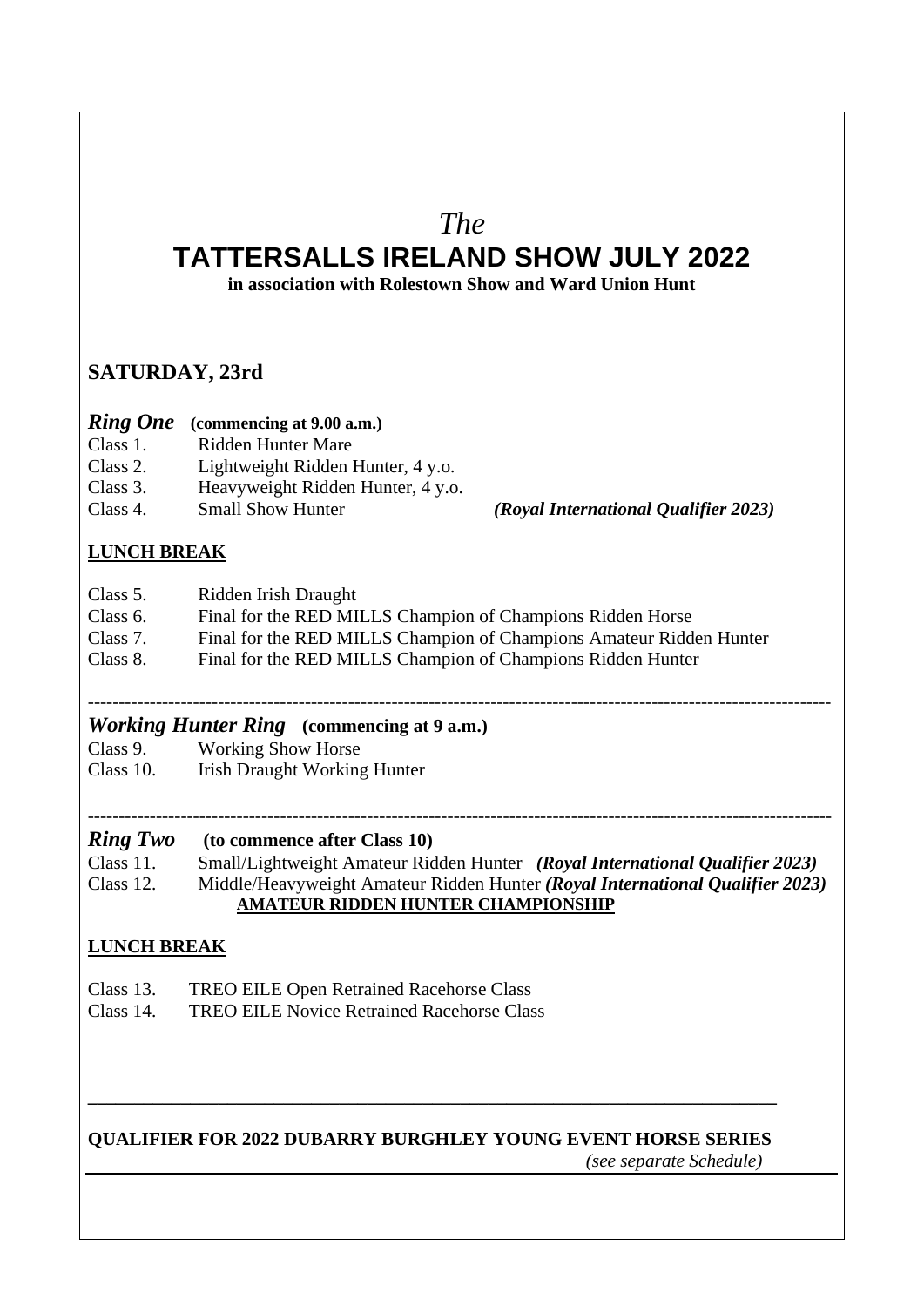## **SUNDAY, 24 th**

| DUI DI 11, 27      |                                                                    |                                                                            |
|--------------------|--------------------------------------------------------------------|----------------------------------------------------------------------------|
| <b>Ring One</b>    | (commencing at 9.00 a.m.)                                          |                                                                            |
| Class $15$ .       | Cob, not exceeding 155 cms.                                        |                                                                            |
| Class 16.          | Cob – Maxi, exceeding 155 cms.                                     |                                                                            |
|                    | <b>COB CHAMPIONSHIP</b>                                            |                                                                            |
| Class 17.          | Lightweight Hunter                                                 | (Royal International Qualifier 2023)                                       |
| Class 18.          | Middleweight Hunter                                                | (Royal International Qualifier 2023)                                       |
| Class 19.          | Heavyweight Hunter                                                 | (Royal International Qualifier 2023)                                       |
|                    |                                                                    | HUNTER CHAMPIONSHIP – at a time and in a location to be decided on the day |
| <b>LUNCH BREAK</b> |                                                                    |                                                                            |
| Class 20.          |                                                                    | Ladies Hunter (Side-Saddle) (Royal International Qualifier 2023)           |
| Class 21.          | Small Riding Horse - exceeding 148 cms. but not exceeding 158 cms. |                                                                            |
| Class 22.          | Large Riding Horse – exceeding 158 cms.                            |                                                                            |
|                    | <b>RIDING HORSE CHAMPIONSHIP</b>                                   |                                                                            |
|                    | <i>Working Hunter Ring</i> (commencing at 9 a.m.)                  |                                                                            |
| Class $23$ .       | Novice Working Hunter                                              |                                                                            |
| Class 24           | <b>Restricted Open Working Hunter</b>                              |                                                                            |
|                    |                                                                    |                                                                            |
| <b>LUNCH BREAK</b> |                                                                    |                                                                            |
| Class 25.          | <b>WORKING HUNTER CHAMPIONSHIP</b>                                 | Open Horse Working Hunter (Royal International Qualifier 2023)             |
| <b>Ring Two</b>    | (commencing at 10 a.m.)                                            |                                                                            |
|                    | Judge:                                                             |                                                                            |
|                    | Mr. Ken Parkhill, MRCVS                                            |                                                                            |
| Class 26.          | One-year-old colt, gelding or filly                                |                                                                            |
| Class 27.          | Two-year-old colt or gelding                                       | (Red Mills All-Ireland Qualifier)                                          |
| Class 28.          | Two-year-old filly                                                 | (Kildysart All-Ireland Qualifier)                                          |
| Class 29.          | Three-year-old filly                                               | (Bantry All-Ireland Qualifier)                                             |
| Class 30.          | Three-year-old gelding                                             |                                                                            |
|                    | <b>LED YOUNG HORSE CHAMPIONSHIP</b>                                |                                                                            |
| <b>Ring Two</b>    | (to commence after Working Hunter Championship)                    |                                                                            |
| Class 31.          | Coloured Horse – exceeding 148 cms. but not exceeding 158 cms.     |                                                                            |
| Class 32           | Coloured Horse – exceeding 158 cms.                                |                                                                            |
|                    | <b>COLOURED HORSE CHAMPIONSHIP</b>                                 |                                                                            |
|                    |                                                                    |                                                                            |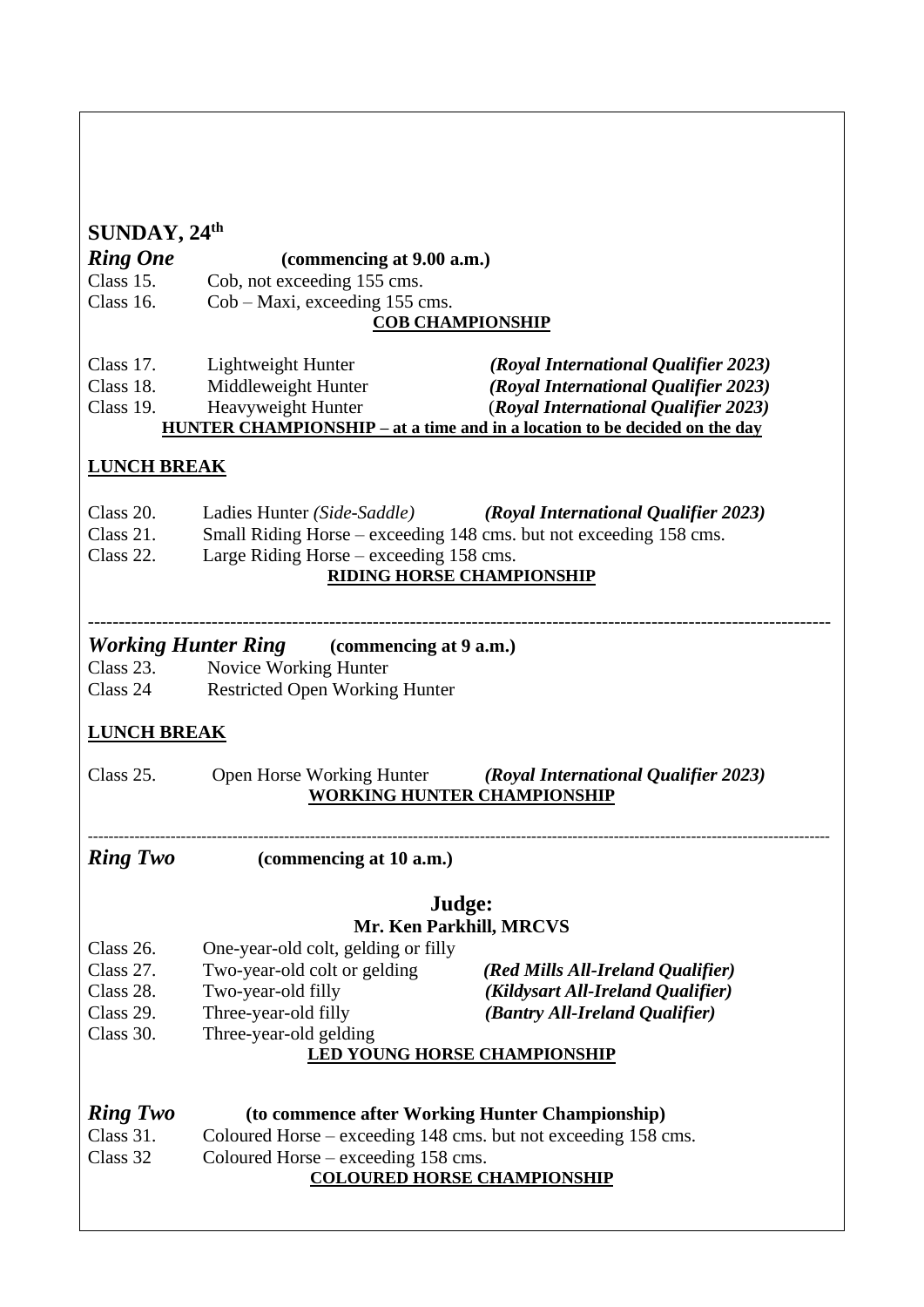# *QUALIFIERS*

#### **Qualifier for Dubarry Burghley Young Event Horse Series 2022**

*(see separate Schedule)*

#### **Classes 4, 11, 12, 17, 18, 19, 20, 25: Qualifiers for Royal International Horse Show 2023**

(classes run under rules of Sport Horse Breeding of Great Britain)

(Horses wishing to compete in the 2023 RIHS Final must be registered beforehand with the SHB(GB))

**\_\_\_\_\_\_\_\_\_\_\_\_\_\_\_\_\_\_\_\_\_\_\_\_\_\_\_\_\_\_\_\_\_\_\_\_\_\_\_\_\_\_\_\_\_\_\_\_\_\_\_\_\_\_\_\_\_\_\_\_\_\_\_\_\_\_\_\_\_\_\_\_\_\_\_\_\_\_\_\_**

**\_\_\_\_\_\_\_\_\_\_\_\_\_\_\_\_\_\_\_\_\_\_\_\_\_\_\_\_\_\_\_\_\_\_\_\_\_\_\_\_\_\_\_\_\_\_\_\_\_\_\_\_\_\_\_\_\_\_\_\_**

#### **Classes 13 & 14: Qualifiers for Finals of Treo Eile Retrained Racehorse Classes**

**Class 27: Red Mills Non-Thoroughbred Colt/Gelding Two-year-old All-Ireland Championship Class 28 : Kildysart Two-year-old Filly All-Ireland Championship Class 29: Bantry Three-year-old Filly All-Ireland Championship**

#### RULES AND CONDITIONS

- 1. Entries are confined to animals registered in the Irish Horse Register with the breed codes ISH, RID or ID and must have Sire & Dam recorded on the passport.
- 2. Animals must be sired by a stallion that is classified in the Irish Sport Horse Stud Book as either: Approved/PreliminaryApproved/Supplementary Approved/Recognised/Preliminary Recognised/Not Approved 1 (NAI) or a stallion that is classified in the Irish Draught Stud Book as either Class 1/Class 2/RID (GB)/RID(Can)/Grade 2 (GB)
- 3. The classes are also open to Weatherby registered animals, progeny of Weatherby Thoroughbred Stallions that are not classified in the Irish Horse Register as Not Approved 2 (NA2)
- 4. Two animals may be selected to qualify for the Final if the Judges and the ISA agree the standard is high enough
- 5. Exhibitors at both the Qualifier and Final must have the animal's passport available for inspection prior to entry to the judging ring. Failure to comply with this Rule will lead to immediate disqualification
- 6. Passports and Microchips should be read by a Veterinary Surgeon at the Final
- 7. Animals qualified for Final are not eligible to enter any other class at the Show at which the Final is held
- 8. These Rules should be read in conjunction with the ISA Rules

#### **COMMITTEE**

Edmond Mahony, Simon Kerins, R.F.McElligott, Tom Holden, Kieran Ryan, Stephen O'Connor, Gary Quinn, Declan O'Connor, Orla Griffin, Patricia Donoghue, Patrice Dorney, Gladys Graham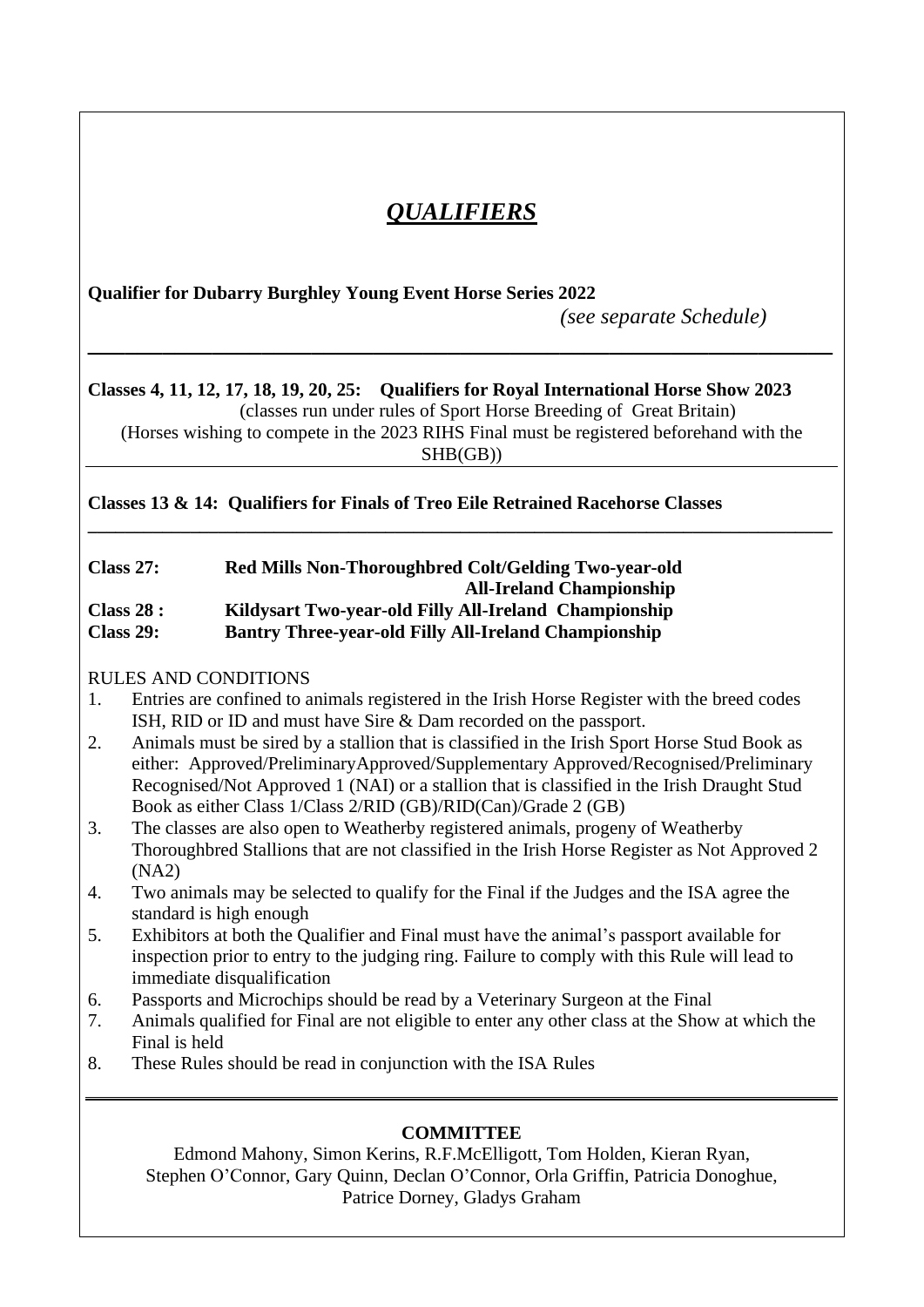# **Treo Eile Racehorse to Riding Horse Series**

#### **Class 13 Open Retrained Racehorse Class**

Open to Thoroughbred mare or gelding, 4 years old or over, any height. Riders must be 16 years or over by 1<sup>st</sup> January of current year. Horses should be ridden in a snaffle, pelham or simple double bridle. Horses should be plaited.

**Winner and Second placed go forward to the Final/Championship. If either of these horses has previously qualified, the qualification may be passed down the line at the Judges' discretion.**

All entries MUST have registered with Treo Eile (registration is free at [www.treoeile.c](http://www.treoeile./)om). All those entering horses and/or participating in the Show agree to be bound by the Show Rules.

#### **Class 14 Novice Retrained Racehorse Class**

Open to Thoroughbred mare or gelding, 4 years old or over, any height in **their FIRST year of Retraining.** Riders must be 16 years or over by 1<sup>st</sup> January of current year. Horses should be ridden in a snaffle, pelham or simple double bridle. Horses should be plaited.

**Winner and Second placed go forward to the Final/Championship. If either of these horses has previously qualified, the qualification may be passed down the line at the Judges' discretion.**

All entries MUST have registered with Treo Eile (registration is free at [www.treoeile.c](http://www.treoeile./)om). All those entering horses and/or participating in the Show agree to be bound by the Show Rules.

\_\_\_\_\_\_\_\_\_\_\_\_\_\_\_\_\_\_\_\_\_\_\_\_\_\_\_\_\_\_\_\_\_\_\_\_\_\_\_\_\_\_\_\_\_\_\_\_\_\_\_\_\_\_\_\_\_\_\_\_\_\_\_\_\_\_\_\_\_\_\_\_\_\_\_\_\_\_\_\_

**Prizes:** Rosettes and prizemoney  $1<sup>st</sup>$  to  $6<sup>th</sup>$  place in each Class: 1<sup>st</sup> €150, 2<sup>nd</sup> €60, 3<sup>rd</sup> €30, 4<sup>th</sup>-6<sup>th</sup> €20 each

**The top two placings in each Class qualify for the Treo Eile Retrained Racehorse Series Finals at the National Horse and Pony Championship Show on 6th August at Killossery Lodge Stud, Swords, Co. Dublin.**

\_\_\_\_\_\_\_\_\_\_\_\_\_\_\_\_\_\_\_\_\_\_\_\_\_\_\_\_\_\_\_\_\_\_\_\_\_\_\_\_\_\_\_\_\_\_\_\_\_\_\_\_\_\_\_\_\_\_\_\_\_\_\_\_\_\_\_\_\_\_\_\_\_\_\_\_\_\_\_\_

#### **Treo Eile Thoroughbred Bonus**

In addition, the highest placed thoroughbred will win a  $\epsilon$ 50 bonus prize in any Working Hunter Class on the day.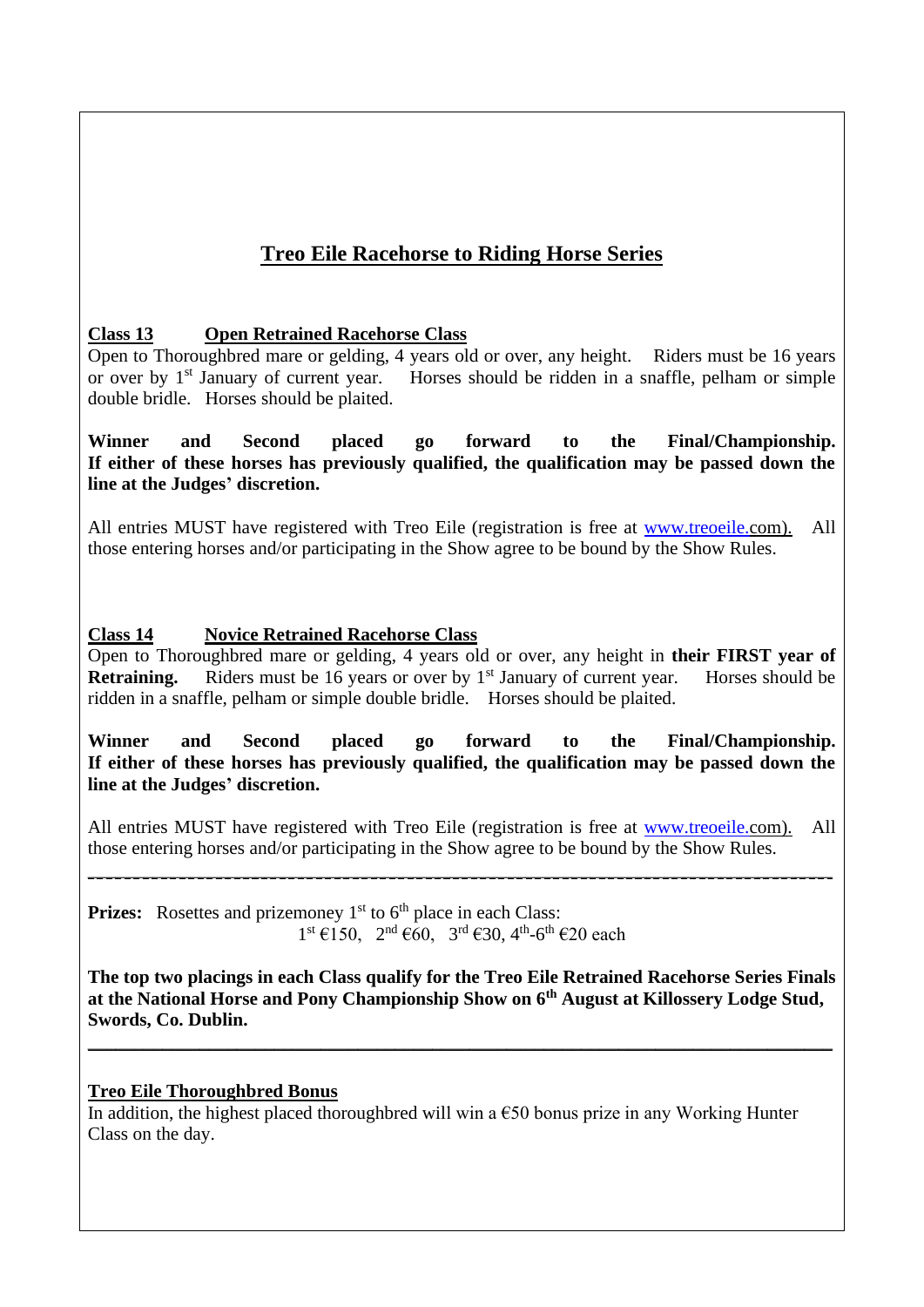

#### **in association with Showing Ireland**

#### PRESENT

## **the Champion of Champions Finals**

**to be held at Tattersalls July Show on Saturday 23rd July**

# **PRIZE FUND**

€750.00 to Champion of Champions Ridden Horse €350.00 to Champion of Champions Amateur Ridden Hunter €750.00 to Champion of Champions Ridden Hunter  $€450$  to highest placed 4 year old €700.00 to be divided between all placed horses ( $2<sup>nd</sup> - 6<sup>th</sup>$ ) that attend the Finals with the exception of the Champion in each Final and the highest placed 4 y.o. in the Ridden Hunter Final

### **ENTRY FEE: €30**

**N.B. Combinations who might qualify for the professional divisions may not compete in the Amateur Final.**

*Competitors must have passports available. The passport number of all prizewinners will be recorded on the qualifying dates and then must be produced and confirmed on the day of the Final.*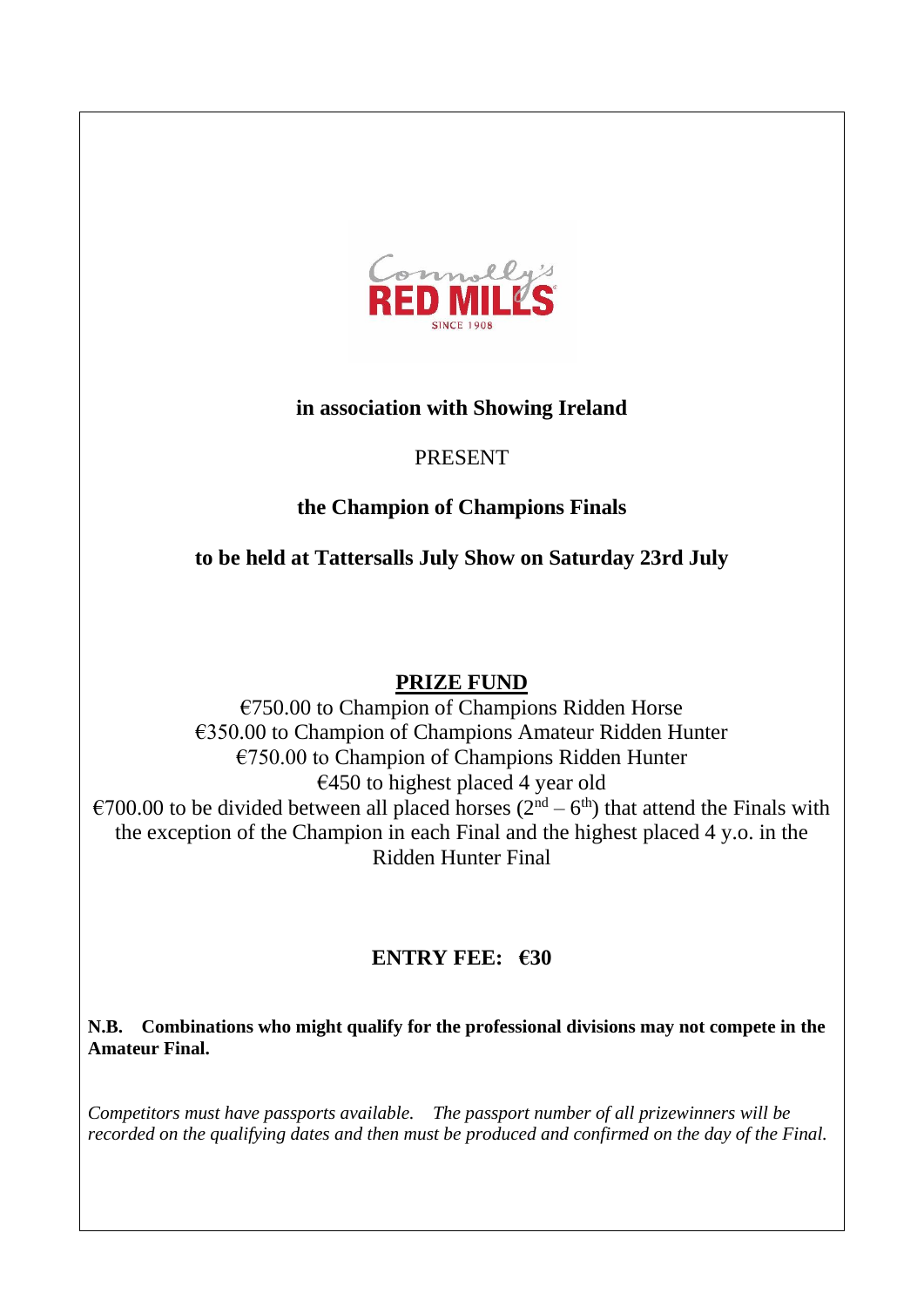# *ENTRY FEES AND PRIZEMONEY*

| Classes 4, 11, 12, 17, 18, 19, 20, 25                                                                                                                                                                    | Entry fee: $€40$         |
|----------------------------------------------------------------------------------------------------------------------------------------------------------------------------------------------------------|--------------------------|
| $2nd \in 75$ $3rd \in 50$<br><b>PRIZEMONEY:</b> $1^{st} \in 100$<br>$4^{th}$ €40                                                                                                                         |                          |
| Ch: $\epsilon$ 300 Res.Ch: $\epsilon$ 150<br>Hunter Championship (Classes 2, 3, 17-19)                                                                                                                   |                          |
| Classes 1, 2, 3, 5, 9, 10, 15, 16, 21-24, 31, 32                                                                                                                                                         | Entry fee: $\epsilon$ 30 |
| $2nd \in 40$<br>$3^{\rm rd}$ €20<br>$4th$ €20<br><b>PRIZEMONEY:</b> $1^{st}$ $\in$ 75                                                                                                                    |                          |
| Classes 13 & 14 Qualifiers for Treo Eile Racehorse to Riding Horse Series<br><b>PRIZEMONEY:</b> See Page 6                                                                                               | Entry fee: $€30$         |
| <b>Class 18 - Finals of Connolly's RED MILLS Supreme Champion of Champions</b><br>Ridden Horse/Amateur Ridden Horse/Ridden Hunter<br><b>PRIZEMONEY:</b> See Page 7                                       | Entry fee: $\epsilon$ 30 |
| Classes $26 - 30$                                                                                                                                                                                        | Entry fee: $\epsilon$ 20 |
| $3^{\text{rd}}$ $620$<br><b>PRIZEMONEY:</b> $1^{st} \in 40$<br>$2nd \in 30$                                                                                                                              |                          |
| €10 EXTRA PER CLASS<br>Late entries and entries on the day:<br>Classes may be amalgamated if insufficient entries<br><b>Entry fees must accompany entry form</b>                                         |                          |
| NO 1st PRIZE UNLESS 2 ENTRIES: NO 2nd PRIZE UNLESS 4 ENTRIES<br>NO 3rd PRIZE UNLESS 6 ENTRIES: NO 4th PRIZE UNLESS 8 ENTRIES                                                                             |                          |
| <b>TATTERSALLS IRELAND AND THE SHOW COMMITTEE</b><br><b>STRONGLY RECOMMEND THAT EACH INDIVIDUAL COMPETITOR</b><br><b>HAS HIS/HER OWN PUBLIC LIABILITY/PERSONAL ACCIDENT</b><br><b>INSURANCE IN PLACE</b> |                          |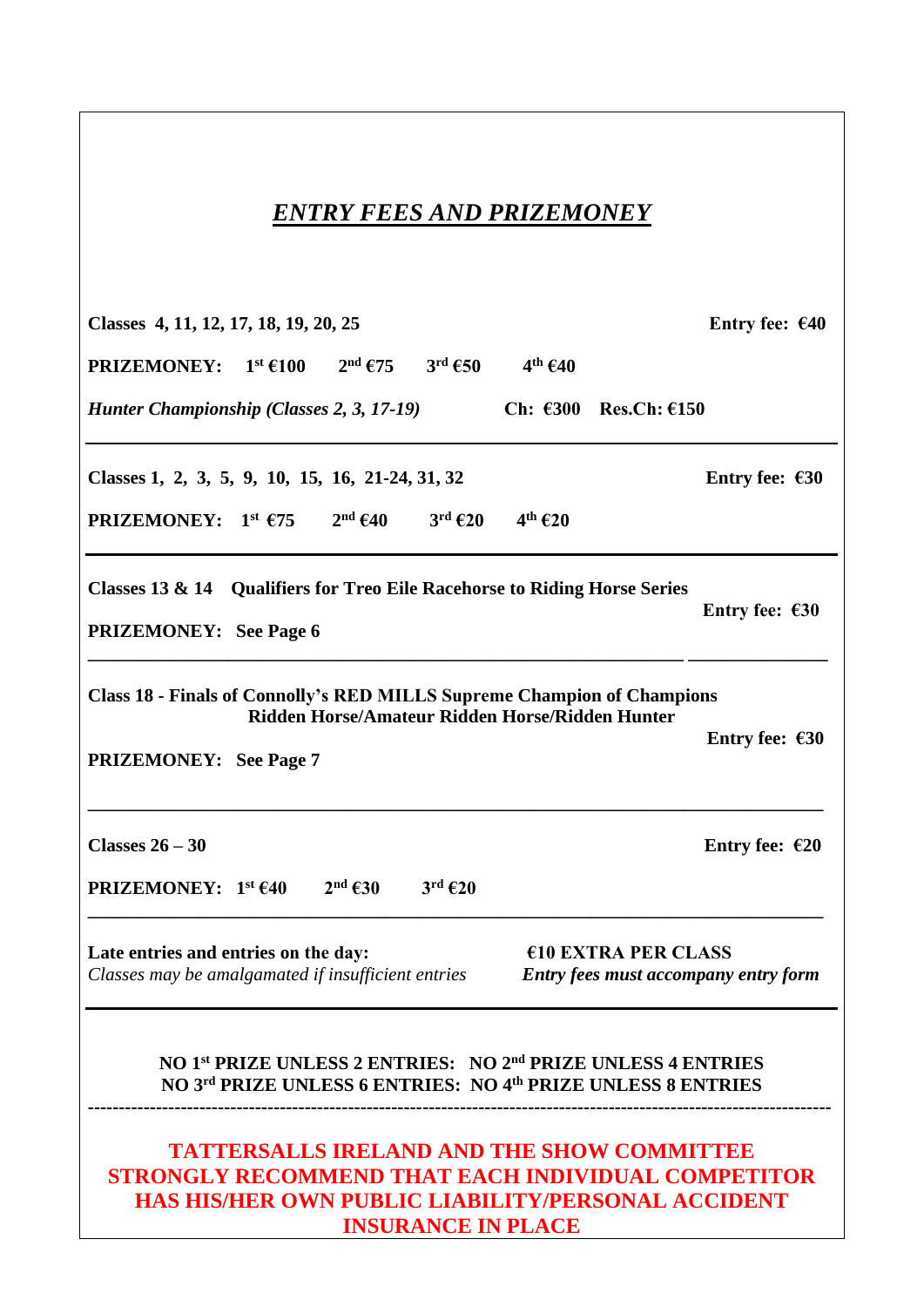# **SATURDAY, 23rd July, 2022**

**Ring One - 9.30 a.m. start (prompt)**

**Judges: Mrs. Louise Daly (England)** *(Ride)* **Miss Philippa Moon (England)** *(Conformation)*

#### **Class 1 Ridden Hunter Mare** Open to any mare, four years old or over, exceeding 158 cms.

- **Class 2 Lightweight Ridden Hunter, 4 y.o. to carry up to 13 st.** Open to any mare or gelding
- **Class 3 Heavyweight Ridden Hunter, 4 y.o. to carry over 13 st.** Open to any mare or gelding
- **Class 4 Small Show Hunter** *(Qualifier for Royal International Horse Show 2023)* Mare or gelding. Four years old or over, exceeding 148 cms. but not exceeding 158 cms

# **LUNCH BREAK**

#### **Judges:**

#### **Miss Justine Armstrong-Small (England)** *(ride)* **Mr. Paul Cook (England)** *(conformation)*

| Class 5 | <b>Ridden Purebred Irish Draught</b><br>Stallion, mare or gelding, 4 y.o. or over.<br>Stallions must have a stallion disc attached to the headcollar and wear a blue<br>ribbon in their tail |
|---------|----------------------------------------------------------------------------------------------------------------------------------------------------------------------------------------------|
| Class 6 | <b>Final for RED MILLS Champion of Champions Ridden Horse</b><br>(Champion and Reserve qualify from each Qualifier)                                                                          |
| Class 7 | <b>Final for RED MILLS Champion of Champions Amateur Ridden Hunter</b><br>$(Ist$ and $2nd$ prizewinners OR Champion and Reserve from the<br>selected Amateur Classes qualify)                |
| Class 8 | <b>Final for RED MILLS Champion of Champions Ridden Hunter</b><br>(Champion and Reserve and highest placed 4 y.o. (if not Champion or<br><b>Reserve)</b> qualify from each Qualifier)        |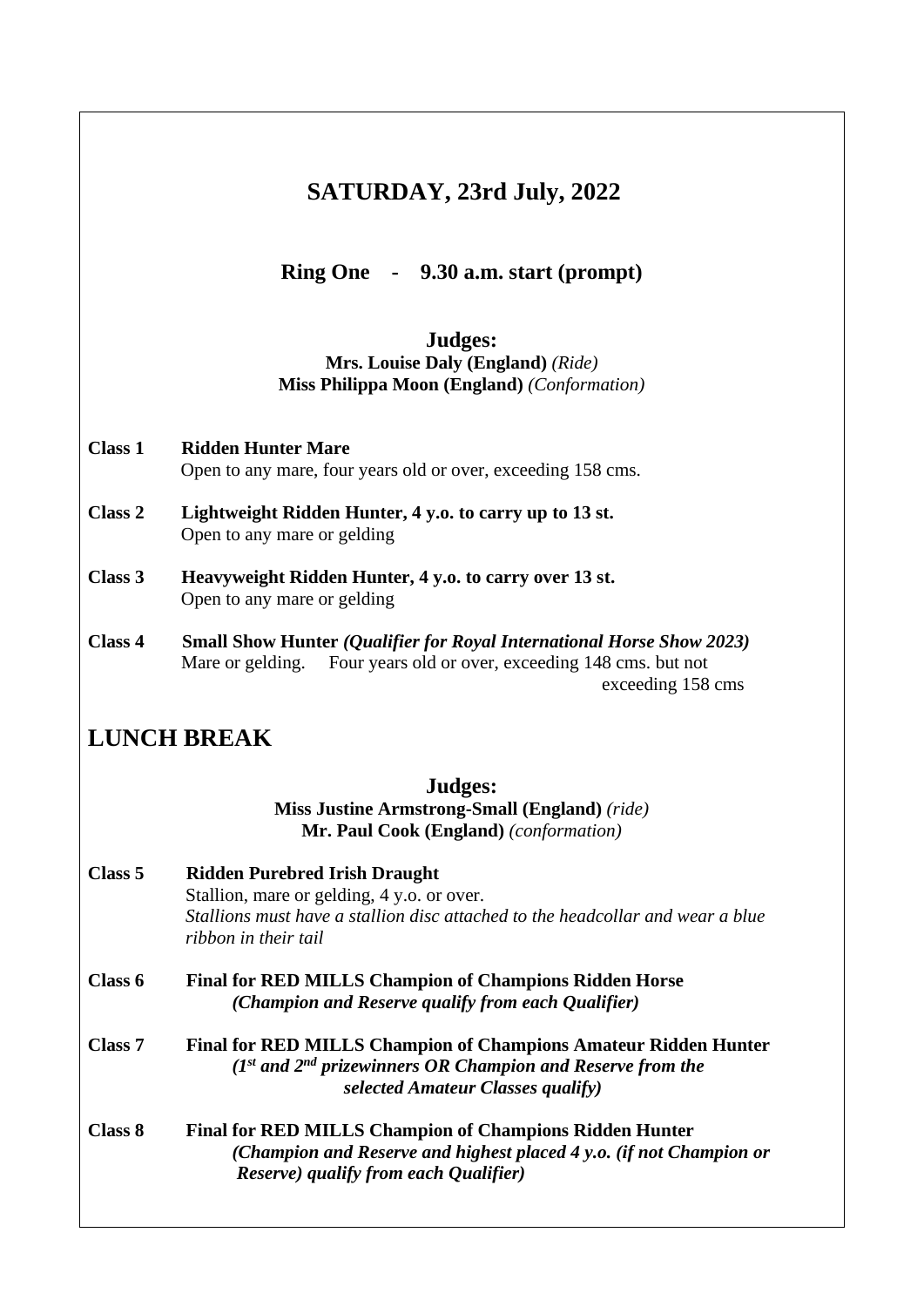#### **Working Hunter Ring (1) - 9.00 a.m. start (prompt)**

#### **General Rules for Working Hunter Classes:**

A skull cap or hat and safety harness according to the current approved BSI or European Standard must be worn by ALL competitors in the jumping phase of Working Hunter Classes. Skull caps must have a navy blue or black cover. *No hind boots or bandages of any description are allowed in the collecting ring, warm-up or in the actual class.*

> On completion of the jumping phase **all clear rounds** and any other horses the judges may require will be asked to return to the ring. If a horse positively stops, ceases to go forward at any time during its jumping round, or turns its quarters to a fence, or has a complete turnaround, will constitute refusals. If a horse jumps the incorrect fence out of a pen or lane it will be eliminated. Horses displaying continued disobedience, or horses leaving the ring whether mounted or dismounted, will be eliminated.

| <b>PENALTIES:</b> | <b>First Refusal:</b>   | 15          |
|-------------------|-------------------------|-------------|
|                   | Second Refusal:         | 20          |
|                   | Third Refusal:          | Elimination |
|                   | Jumping Knockdown:      | 10          |
|                   | Fall or Horse or Rider: | Elimination |

#### **Judges: Miss Justine Armstrong-Small** *(ride)* **Mr. Paul Cook** *(conformation)*

- **Class 9 Working Show Horse.** Hacks, Cobs/Maxi and Riding Horses, mare or gelding, 4 y.o. or over, exceeding 148 cms. Jumps not to exceed 2'9" and 2'9" spread.
- **Class 10 Purebred Irish Draught Working Hunter.** Stallion, mare or gelding, 4 y.o. or over. Jumps not to exceed 95cms. Also to be judged on conformation and groundwork.  *Stallions must have a stallion disc attached to the headcollar and wear a blue ribbon in their tail*

#### **Ring Two (to commence after Class 10)**

#### **Class 11 Small/Lightweight Amateur Ridden Hunter,** mare or gelding, 4 y.o. or over, *(Qualifier for Royal International Horse Show 2023)*

 A person is an amateur for showing purposes, when showing ridden hunters in amateur classes, if he or she does not during the current or previous year:

- e (a) engage in breeding, livery, buying, selling, dealing or hiring horses in a commercial capacity or as a means of deriving a main source of income
- (b) receive remuneration whether it be monetary or goods in kind for employment in connection with horses in racing, showing, livery stable or riding school (instruction at Pony Club and Riding Club excepted). This does not include the suppliers of ancillary services such as farriers and vets.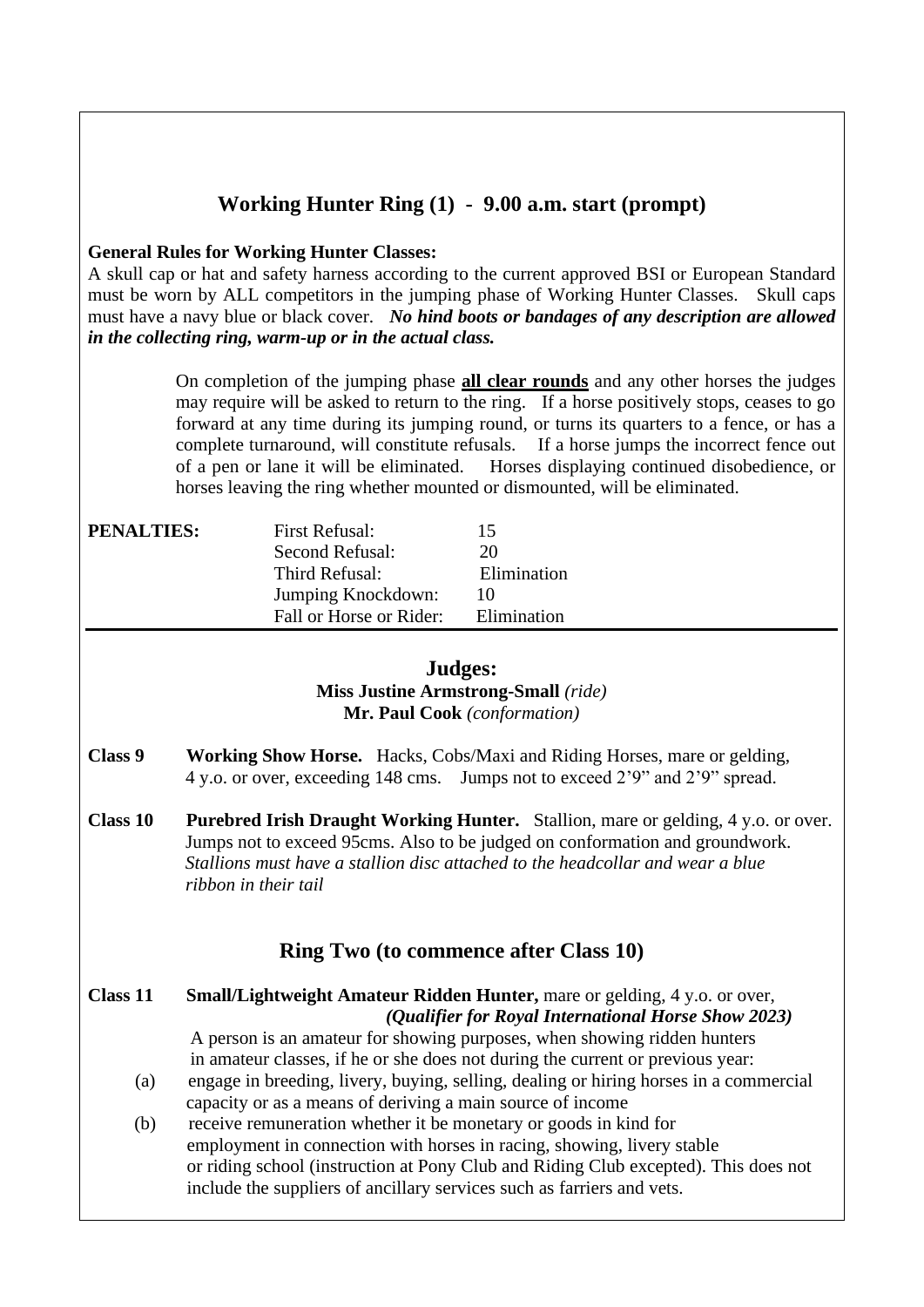- (c) Own/part own an equestrian establishment including but not limited to riding schools, events centre, stud or livery yard in any capacity, or receive any form of remuneration for employment at an equestrian establishment. For the avoidance of doubt for the purpose of this rule, immediate family members of an owner or part owner of an equestrian establishment who work or are howsoever otherwise engaged or involved in any capacity, whether or not for remuneration at the equestrian establishment, will be treated as being an owner or part owner of that equestrian establishment.
- (d) show a horse owned or sponsored by a company or commercial firm, or act as a Brand Ambassador, in any showing classes, SHB(GB) or otherwise, or a Horse for which his/her immediate family accepts livery or training charges from a person outside the immediate family concerned. A competitor is not eligible to compete in Amateur classes on an Exhibit which has been ridden by a professional rider in any Open classes, SHB(GB) or otherwise, with the exception of Open Working classes and Side-Saddle classes during the current year and the following year, up to but not including the Royal International Horse Show.

 (The above Rule does not apply if the horse has been professionally produced and ONLY ridden by a professional during the current season, or if the horse has subsequently been sold and re-registered under new ownership)

 (e) if you ride/compete equines on a regular basis, which you do not stable at home, your Amateur status will be reviewed by the Board/Council, i.e. if you ride/compete multiple equines or ride regularly for one or more owners, you could be deemed professional.

 On the day when an Exhibit is competing in Amateur classes, Professionals including Professional Grooms, are not allowed to ride, to work-in (in any form), compete or enter the Ring to groom/strip the horse

#### **Class 12 Middle/Heavyweight Amateur Ridden Hunter**, mare or gelding, four years old or over *(Qualifier for Royal International Horse Show 2023)*

#### **AMATEUR RIDDEN HORSE CHAMPIONSHIP**

# **LUNCH BREAK**

#### **Judges:**

#### **Mrs. Louise Daly** *(ride)* **Miss Philippa Moon** *(conformation)*

- **Class 13 Treo Eile Open Retrained Racehorse Class.** Thoroughbred mare or gelding, 4 years old or over, any height. Riders must be 16 years or over by 1<sup>st</sup> January of current year. Horses should be ridden in a snaffle, pelham or simple double bridle. Horses should be plaited.
- **Class 14 Treo Eile Novice Retrained Racehorse Class.** Thoroughbred mare or gelding, 4 years old or over, any height in **their FIRST year of Retraining.** Riders must be 16 years old or over by 1st January of current year. Horses should be ridden in a snaffle, pelham or simple double bridle. Horses should be plaited.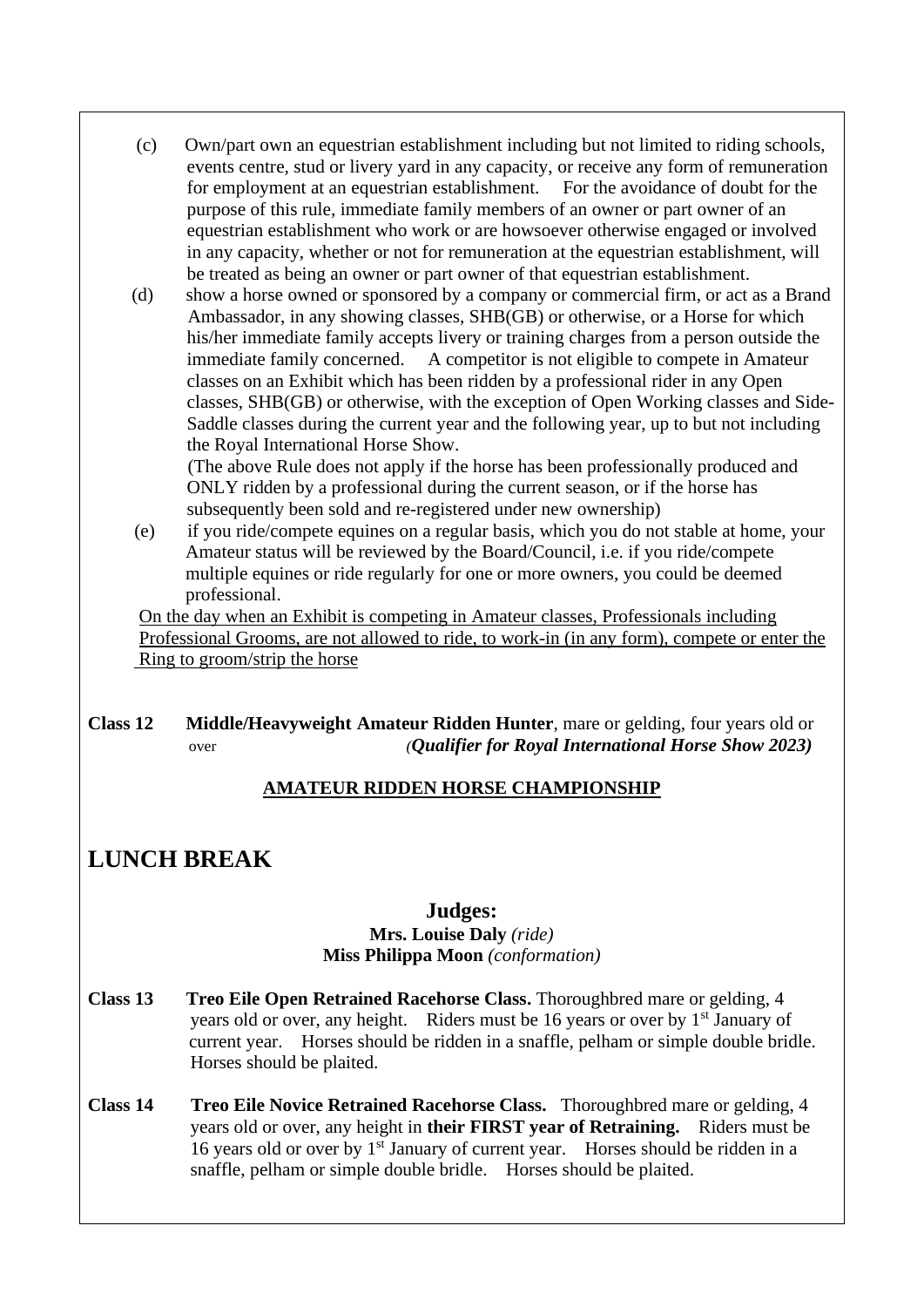# **Sunday, 24th July, 2022**

*Ring One* **(commencing at 9.00 a.m.)**

**Judges: Mrs. Louise Daly** *(Ride)* **Miss Philippa Moon** *(Conformation)*

#### **Cobs**

- **Class 15 Cob** Mare or gelding, four years old or over not exceeding 155 cms.
- **Class 16 Cob – Maxi** Mare or gelding, four years old or over, exceeding 155 cms.

#### **Cob Championship**

# **Ridden Hunter Classes**

- **Class 17 Lightweight Hunter** *(Qualifier for Royal International Horse Show 2023)* Mare or gelding. Four years old or over, capable of carrying up to 12 stones 7 lbs
- **Class 18 Middleweight Hunter** *(Qualifier for Royal International Horse Show 2023)* Mare or gelding. Four years old or over, capable of carrying over 12 stones 7 lbs. but not exceeding 14 stones
- **Class 19 Heavyweight Hunter** *(Qualifier for Royal International Horse Show 2023)* Mare or gelding. Four years old or over, capable of carrying over 14 stones

#### *Ridden Hunter Championship: (kindly sponsored by Lynskey Engineering) (to take place at a time and location to be decided on the day)*

**Champion: €300 & The Jimmy Ryan Perpetual Trophy Res.Champion: €150**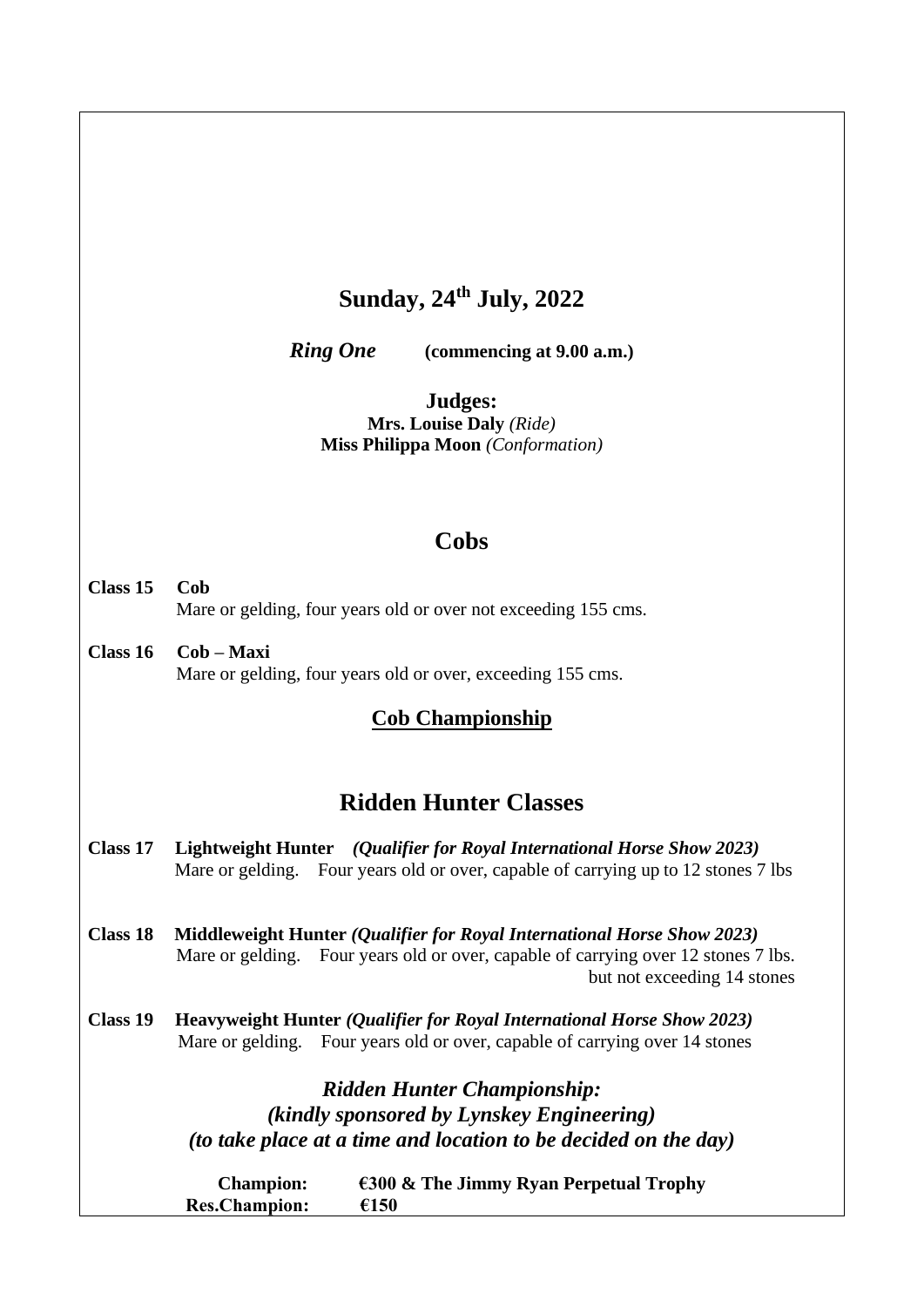| <b>LUNCH BREAK</b>                                                                    |                                                                                                                                                                                                                                                                                                                                                                                                                                                                                                                 |  |  |  |
|---------------------------------------------------------------------------------------|-----------------------------------------------------------------------------------------------------------------------------------------------------------------------------------------------------------------------------------------------------------------------------------------------------------------------------------------------------------------------------------------------------------------------------------------------------------------------------------------------------------------|--|--|--|
| <b>Ladies Hunter</b><br>(kindly sponsored by the Mahony Family)                       |                                                                                                                                                                                                                                                                                                                                                                                                                                                                                                                 |  |  |  |
| Class 20                                                                              | Ladies Hunter (Qualifier for Royal International Horse Show 2023)<br>Open to any weight hunter, mare or gelding, four years old or over, to be ridden<br>side-saddle by a lady wearing hunting costume. Riders to have attained their<br>16 <sup>th</sup> birthday on 1 <sup>st</sup> January 2022.                                                                                                                                                                                                             |  |  |  |
|                                                                                       | Winner awarded the FANIA MAHONY MEMORIAL CUP                                                                                                                                                                                                                                                                                                                                                                                                                                                                    |  |  |  |
|                                                                                       | <b>Riding Horses</b>                                                                                                                                                                                                                                                                                                                                                                                                                                                                                            |  |  |  |
| <b>Class 21</b>                                                                       | <b>Small Riding Horse</b><br>Mare or gelding, four years old or over, exceeding 148 cms. but not<br>exceeding 158 cms. Riders must be 14 years old or over on 1 <sup>st</sup> January, 2022                                                                                                                                                                                                                                                                                                                     |  |  |  |
| Class 22                                                                              | <b>Large Riding Horse</b><br>Mare or gelding, four years old or over, exceeding 158 cms. Riders must<br>be 16 years old or over on 1 <sup>st</sup> January, 2022                                                                                                                                                                                                                                                                                                                                                |  |  |  |
| <b>RIDING HORSE CHAMPIONSHIP</b>                                                      |                                                                                                                                                                                                                                                                                                                                                                                                                                                                                                                 |  |  |  |
|                                                                                       | <b>Working Hunter Ring</b><br>(commencing at 9 a.m.)                                                                                                                                                                                                                                                                                                                                                                                                                                                            |  |  |  |
| Judges:<br><b>Miss Justine Armstrong-Small</b> (ride)<br>Mr. Paul Cook (conformation) |                                                                                                                                                                                                                                                                                                                                                                                                                                                                                                                 |  |  |  |
| Class 23                                                                              | <b>Novice Working Hunter</b><br>Mare, gelding or stallion (competing stallions must have a ribbon displayed in their<br>tail), four years old or over, not to have won a total of $\epsilon$ 250, excluding championship<br>money or (or equivalent values) in prizemoney in any Working Hunter Class, or 20 IE<br>points or 22 points SJI Show-jumping, at home or equivalent equivalent abroad before<br>1 <sup>st</sup> January in the relevant year. <b>Irish Draught Horses</b> graded 'A' by Show Jumping |  |  |  |

Ireland or competed at Advanced level in Eventing, ie CIC\*\*, CCI\*\*, CNC\*\* or above

are not allowed compete. Fences in Novice Working Hunter Classes should have a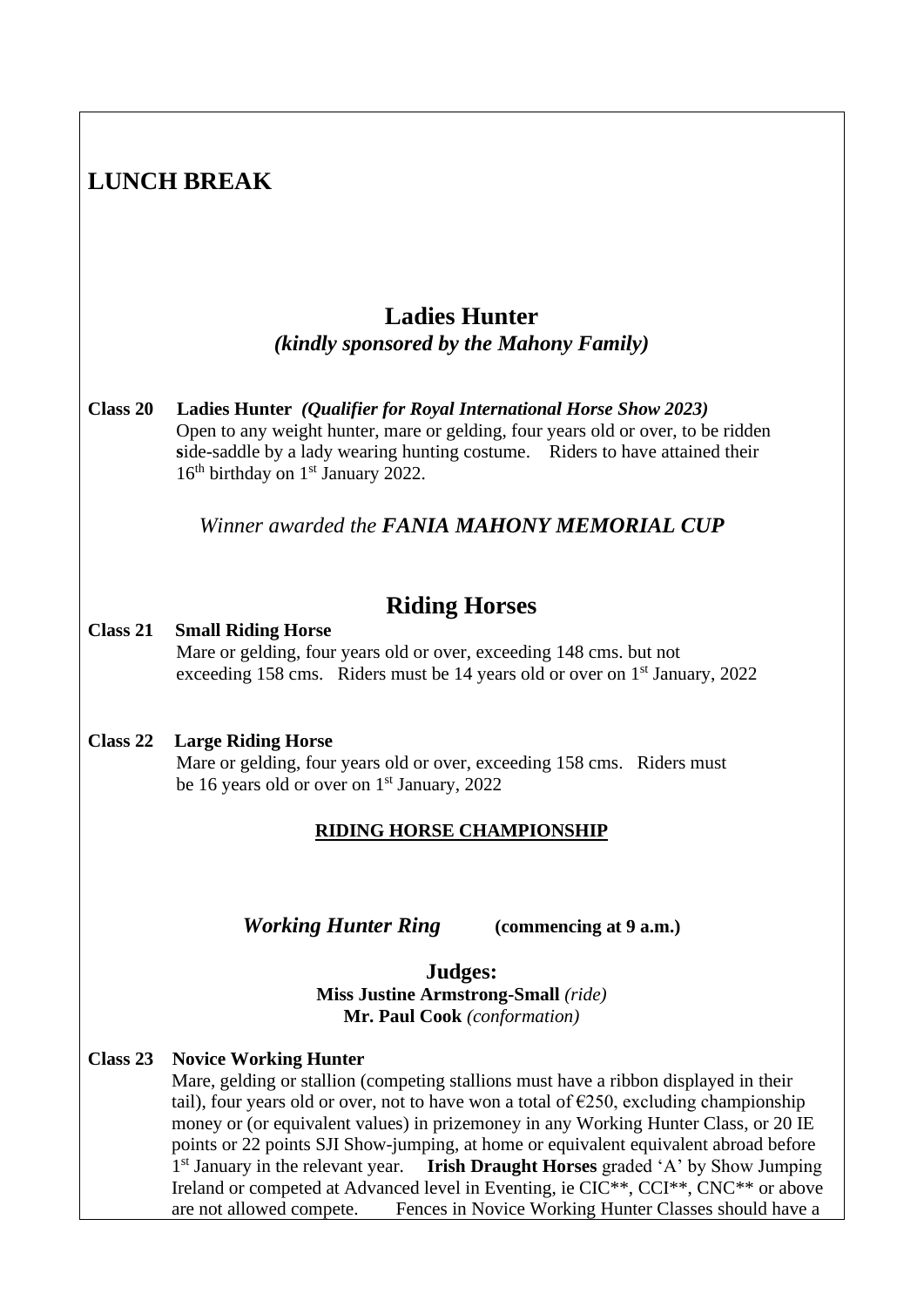minimum height of .85m (2'9") and a maximum height of 1.00m (3'3"). Working Hunters may compete 'Hors Concours' in Novice Working Hunter classes in the jumping phase only at the discretion of the Show Secretary but the horse cannot compete in any other Working Hunter classes for the duration of the Show.

#### **Class 24 Restricted Open Working Hunter**

 Mare, gelding or stallion (competing stallions must have a coloured ribbon displayed in their tail) four years old and over not to have won a total of  $\epsilon$ 500, excluding championship prizemoney, (or equivalent values) in prizemoney in any Working Hunter class, or 50 EI points or 45 points SJI Show-jumping, at home or equivalent abroad before 1<sup>st</sup> January in the relevant year. Maximum height of fences 3'6" (1.07m). Working Hunters may compete 'Hors Concours' in Restricted Open Working Hunter classes in the jumping phase only at the discretion of the Show Secretary but the horse cannot compete in any other Working Hunter classes for the duration of that Show.

## **LUNCH BREAK**

**Class 25 Open Working Hunter** *(Qualifier for Royal International Horse Show 2023)* Mare, gelding or stallion (competing stallions must have a coloured ribbon displayed in their tail) four years old and over exceeding 148 cms. (14.2 h.h. approx.) to be judged in accordance with the rules herein set out. Any horse that has qualified as a Grade A Show Jumper or Advanced Event Horse as at 1<sup>st</sup> January in the current year is not eligible to compete in Working Hunter Classes.

> To be judged 60% for jumping performance, 40% as for Hunter Classes. The jumping to be judged 40% for actual jumping and 20% style and presence. Ride and conformation 40%. Fences to be a minimum of 8 and a maximum of 12 in number and a maximum height of 1.14m (3ft.9ins) at the discretion of the Judges. Fences should have a natural appearance and not be easily dislodged. No un-numbered obstacle can be included in the course.

The manner of going to be taken into account. No change of rider or tack will be allowed (unless a horse is ridden under side-saddle, in which case, in order to allow the judge to ride, the saddle may be changed for the riding phase only). A rider can ride up to two horses in the jumping phase but then must select only one horse to take forward into the ride and conformation section if so required (no change of rider is allowed).

#### **WORKING HUNTER CHAMPIONSHIP**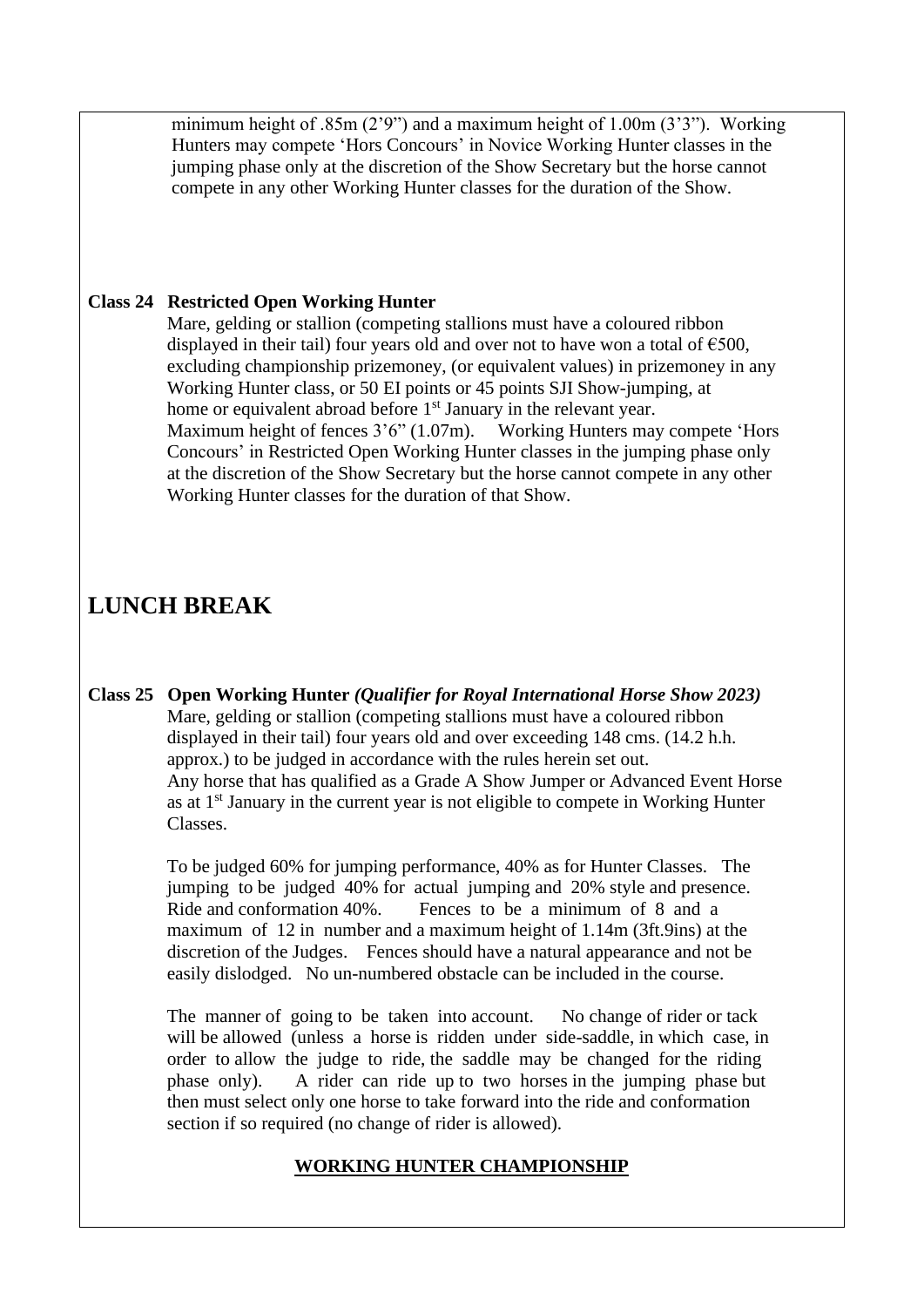# *Ring Two* **(commencing at 10.00 a.m.)**

#### **Judge: Mr. Ken Parkhill, MRCVS**

| Class 26        | One-year-old colt, gelding or filly, likely to make a top-class hunter          |                                                                                                                                                                     |  |  |
|-----------------|---------------------------------------------------------------------------------|---------------------------------------------------------------------------------------------------------------------------------------------------------------------|--|--|
| Class 27        | Two-year-old colt or gelding                                                    | (Red Mills All-Ireland Qualifier)                                                                                                                                   |  |  |
| Class 28        | Two-year-old filly                                                              | (Kildysart All-Ireland Qualifier)                                                                                                                                   |  |  |
| Class 29        | Three-year-old filly                                                            | (Bantry All-Ireland Qualifier)                                                                                                                                      |  |  |
| <b>Class 30</b> | Three-year-old gelding, likely to make a top-class hunter                       |                                                                                                                                                                     |  |  |
|                 | <b>LED YOUNG HORSE CHAMPIONSHIP</b>                                             |                                                                                                                                                                     |  |  |
|                 |                                                                                 | <b>Champion awarded The Ward Union Hunt Perpetual Trophy</b>                                                                                                        |  |  |
|                 | <b>Ring Two</b>                                                                 | (to commence after Working Hunter Championship)<br>Judges:<br><b>Miss Justine Armstrong-Small</b> (ride)<br>Mr. Paul Cook (conformation)<br><b>Coloured Horses</b>  |  |  |
| <b>Class 31</b> |                                                                                 | <b>Coloured Horse - Mare or gelding, four years old or over, exceeding</b><br>158 cms. To be ridden by riders 14 years old or over on 1 <sup>st</sup> January, 2022 |  |  |
| Class 32        | 148 cms. but not exceeding 158 cms.<br>or over on 1 <sup>st</sup> January, 2022 | <b>Coloured Horse</b> – Mare or gelding, four years old or over, exceeding<br>To be ridden by riders 14 years old                                                   |  |  |
|                 |                                                                                 | <b>COLOURED HORSE CHAMPIONSHIP</b>                                                                                                                                  |  |  |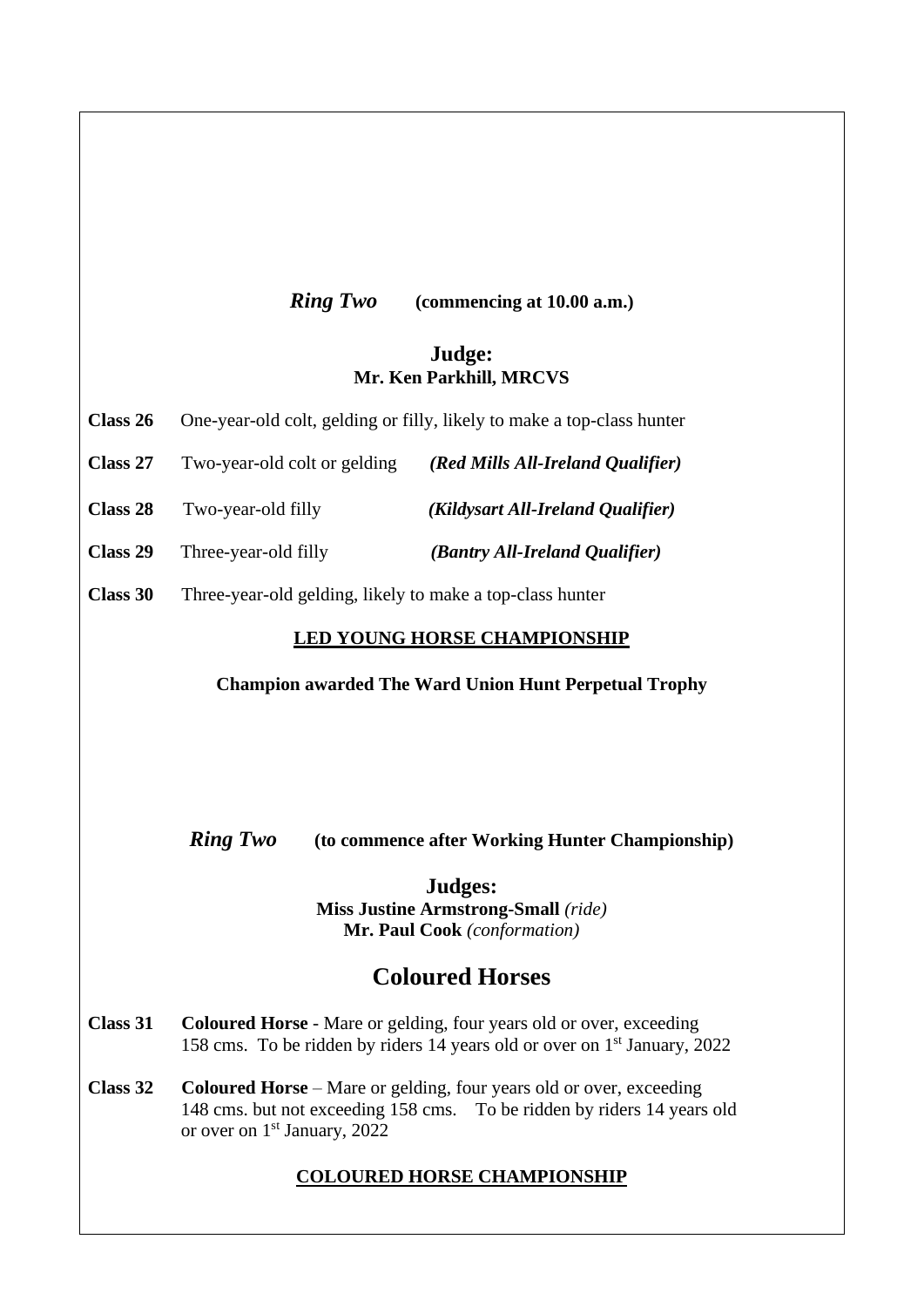# **Show-jumping**

|                                                                                                                                                                                                                                                                                                                                                                                                                          | <b>Enquiries:</b>              | Orla Griffin:<br>Email: orlamvgriffin@gmail.com                                                                                                                                                         | Tel: 00353-(0)87-9738936                        |                                       |
|--------------------------------------------------------------------------------------------------------------------------------------------------------------------------------------------------------------------------------------------------------------------------------------------------------------------------------------------------------------------------------------------------------------------------|--------------------------------|---------------------------------------------------------------------------------------------------------------------------------------------------------------------------------------------------------|-------------------------------------------------|---------------------------------------|
|                                                                                                                                                                                                                                                                                                                                                                                                                          | <b>Course Designers:</b>       | Tom Holden (Int), Frank Glynn (Int), David Byrne (Sen Nat),<br>Louise McEnteggart (Sen.Nat)                                                                                                             |                                                 |                                       |
|                                                                                                                                                                                                                                                                                                                                                                                                                          | <b>Safety Officers:</b>        | Gary Quinn, Patrice Dorney, Jennifer Byrne, Stephen O'Connor                                                                                                                                            |                                                 |                                       |
| Declarations for Saturday's HSI Classes to be made on SJI Live by 4 pm on Thursday 21st<br>July.<br>DECLARATIONS FOR THE FINAL OF THE HSI CLASSES ON SUNDAY MUST BE<br>MADE ON SJI LIVE WITHIN ONE HOUR OF THE CONCLUSION OF<br>THE<br><b>QUALIFYING CLASS</b><br>Declarations for all other Classes to be made on SJI Live by 2 p.m. on Friday for Saturday's<br>Classes and by 2 p.m. on Saturday for Sunday's Classes |                                |                                                                                                                                                                                                         |                                                 |                                       |
|                                                                                                                                                                                                                                                                                                                                                                                                                          | <b>Saturday 23rd July 2022</b> |                                                                                                                                                                                                         |                                                 |                                       |
| $\mathbf{1}$<br>$\mathbf{2}$<br>3                                                                                                                                                                                                                                                                                                                                                                                        |                                | Arena 1 (commencing at 9.30am. sharp)<br>HSI 5 Yr. Old Qualifier (Art. 274.8)<br>HSI 6 Yr. Old Qualifier (Art. 274.5.3)<br>HSI 7 Yr. Old Qualifier (Art. 274.5.3)<br>(Sponsored by Horse Sport Ireland) | <b>Total Prize Fund</b><br>€800<br>€800<br>€800 | <b>Entry Fee</b><br>E25<br>E25<br>E25 |
| Class 4 (commencing at 3 pm.)<br>The National Grand Prix (Art.238.2.2)<br>€5000<br>€50<br>4<br>Part of the S.J.I. National Grand Prix League<br>(Sponsored by Sam DENNIGAN & Co. in aid of St. Francis Hospice)                                                                                                                                                                                                          |                                |                                                                                                                                                                                                         |                                                 |                                       |
|                                                                                                                                                                                                                                                                                                                                                                                                                          |                                | Arena 2 (commencing at 10am. sharp)                                                                                                                                                                     |                                                 |                                       |
| 5<br>6                                                                                                                                                                                                                                                                                                                                                                                                                   | 1.20m<br>1.30m                 |                                                                                                                                                                                                         | €500<br>€1000                                   | $\epsilon$ 30<br>€35                  |
|                                                                                                                                                                                                                                                                                                                                                                                                                          |                                | Arena 3 (commencing at 10am. sharp)                                                                                                                                                                     |                                                 |                                       |
| $\tau$                                                                                                                                                                                                                                                                                                                                                                                                                   | .90cms                         |                                                                                                                                                                                                         | €150                                            | E25                                   |
| 8<br>9                                                                                                                                                                                                                                                                                                                                                                                                                   | 1 <sub>m</sub>                 |                                                                                                                                                                                                         | €200                                            | E25                                   |
|                                                                                                                                                                                                                                                                                                                                                                                                                          | 1.10cms                        |                                                                                                                                                                                                         | €300                                            | E25                                   |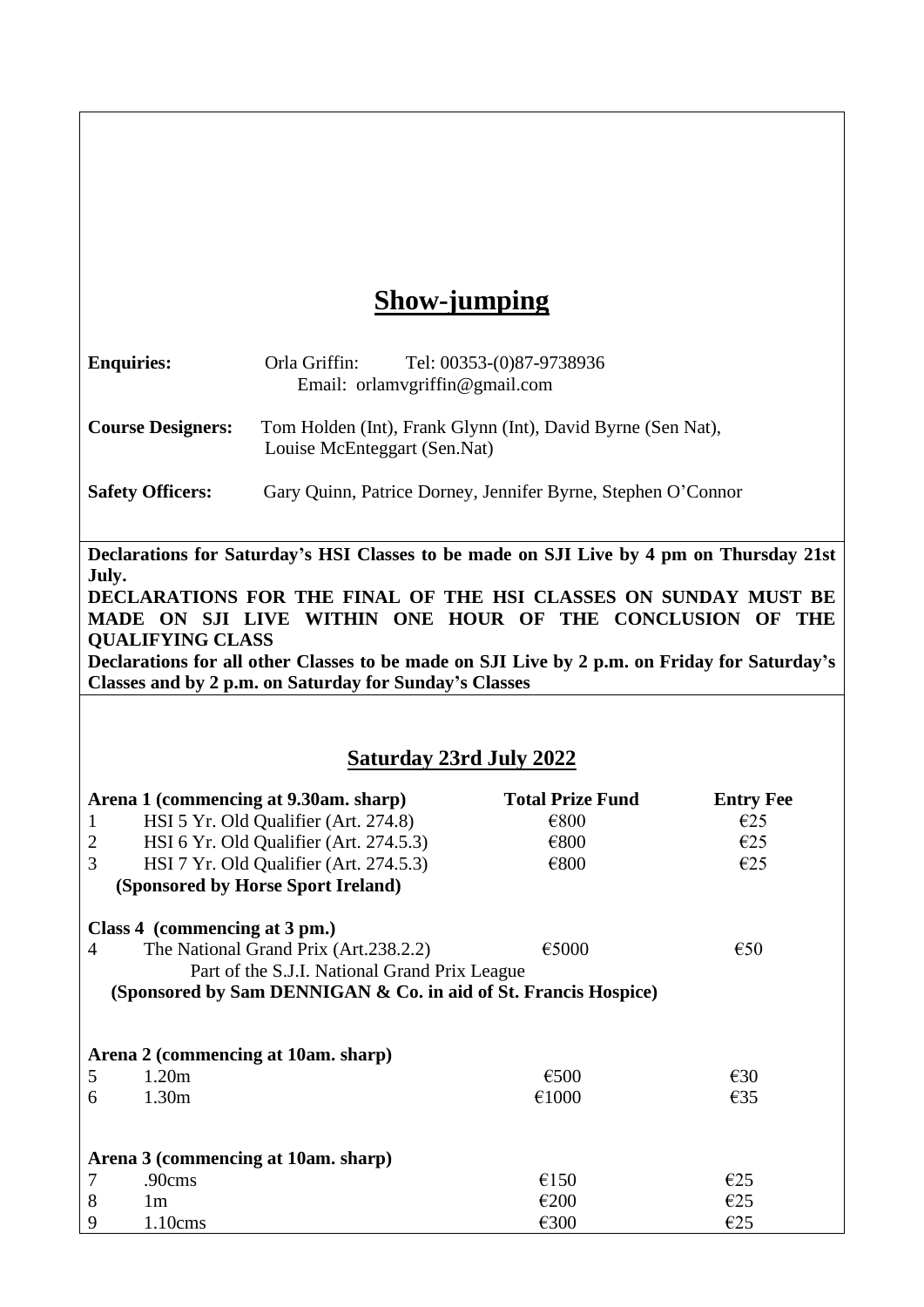# **Show-jumping (contd)**

#### **Sunday 24th July 2022**

|    | Arena 1 (commencing at 9 am. sharp)        | <b>Total Prize Fund</b> | <b>Entry Fee</b> |
|----|--------------------------------------------|-------------------------|------------------|
| 10 | HSI 5 Yr. Old Final (Art 238.2.2)          | €3250                   | €45              |
| 11 | HSI 6 Yr. Old Final (Art 238.2.2)          | €3450                   | $\epsilon$ 45    |
| 12 | ISH 7 Yr. Old Final (Art 238.2.2)          | €3450                   | €45              |
|    | (Sponsored by Horse Sport Ireland)         |                         |                  |
|    | Class 13 will commence at 3 pm.            |                         |                  |
| 13 | Premier Grand Prix (Art.273.2.2/273.3.3.1) | €20000                  | €100             |
|    | (Sponsored by Coolmore/SJI Premier Series) |                         |                  |
|    |                                            |                         |                  |
|    | Arena 2 (commencing at 9.30 am. sharp)     |                         |                  |
| 14 | 1.10m Mervue LST (Art. 274.5.3 or 238.2.1) | €2000                   | $\epsilon$ 35    |
| 15 | 1.20m Mervue LST                           | €500                    | $\epsilon$ 30    |
| 16 | 1.35m Mervue                               | €300                    | E25              |
|    |                                            |                         |                  |
|    | Arena 3 (commencing at 9.30 am. sharp)     |                         |                  |
| 17 | .90m                                       | $\epsilon$ 200          | $\epsilon$ 25    |
| 18 | 1 <sub>m</sub>                             | €250                    | E25              |
| 19 | 1.10m                                      | €250                    | E25              |

#### **STABLING**

Overnight stabling is available at Tattersalls Sales complex. Rate is  $\epsilon$ 30 per stable per night,  $\epsilon$ 50 for two nights,  $\epsilon$ 70 for three nights. Please book directly with -

Vanessa Kelly in Tattersalls Ireland, Ratoath, Co.Meath at 00353-(0)1-8864300

Please note stabling must be booked and paid for in advance, otherwise stables will not be held. Payments may be made by Cash, Cheque (payable to Tattersalls Ireland) or Credit Card.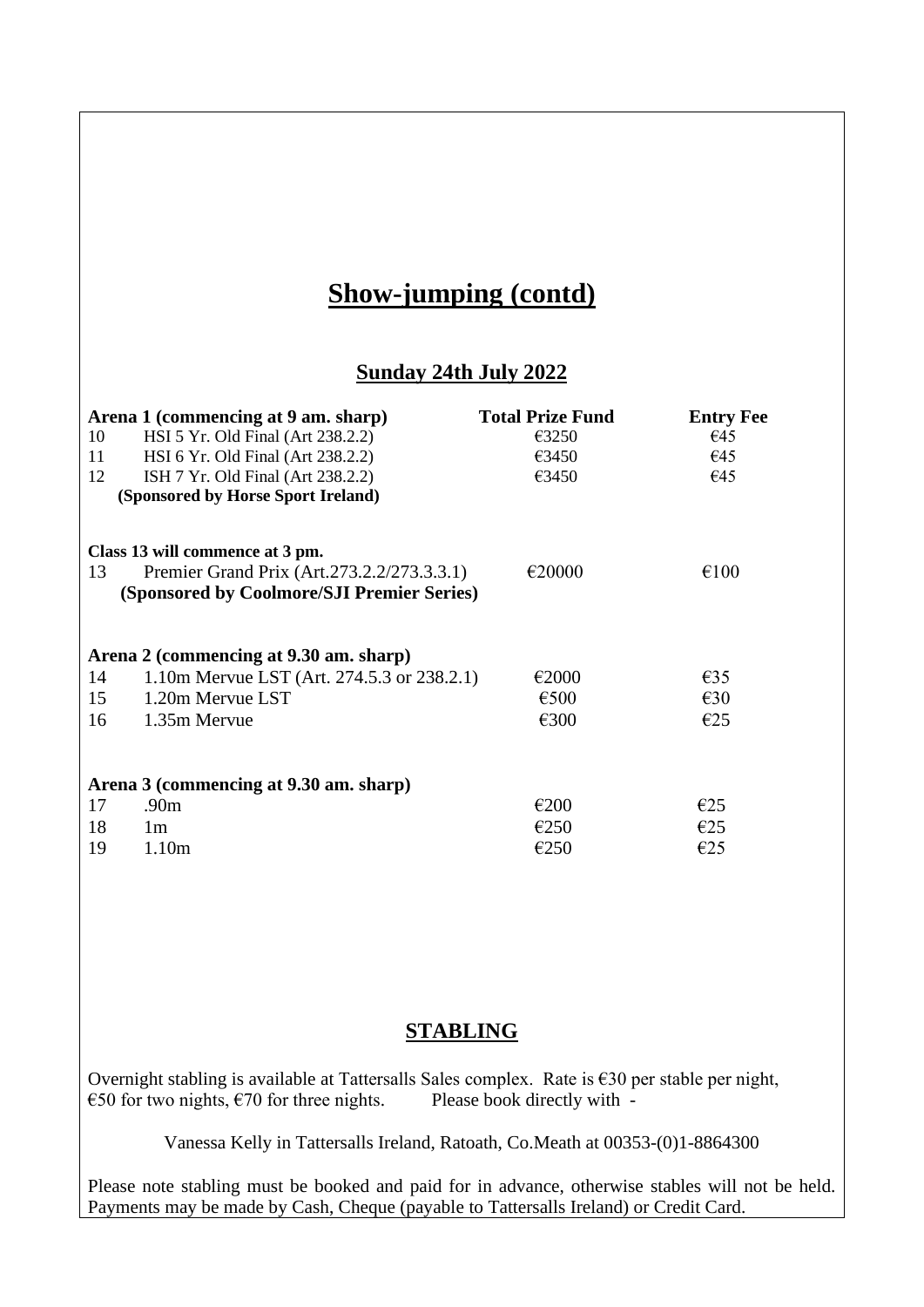# **IPS KILDARE/NORTH LEINSTER AREA SUMMER SHOW**

**Sunday, 24th July**

**at Tattersalls Ireland, Ratoath, Co.Meath**

**Full range of IPS classes including Riding Ponies, Show Hunters, Working Hunters, Led Ponies**

*Schedule and Entry Form may be downloaded from the Irish Pony Society website - www.irishponysociety.com*

**Further details, please contact:-**

**Rena Rawluk at 00353-(0)1-8452944**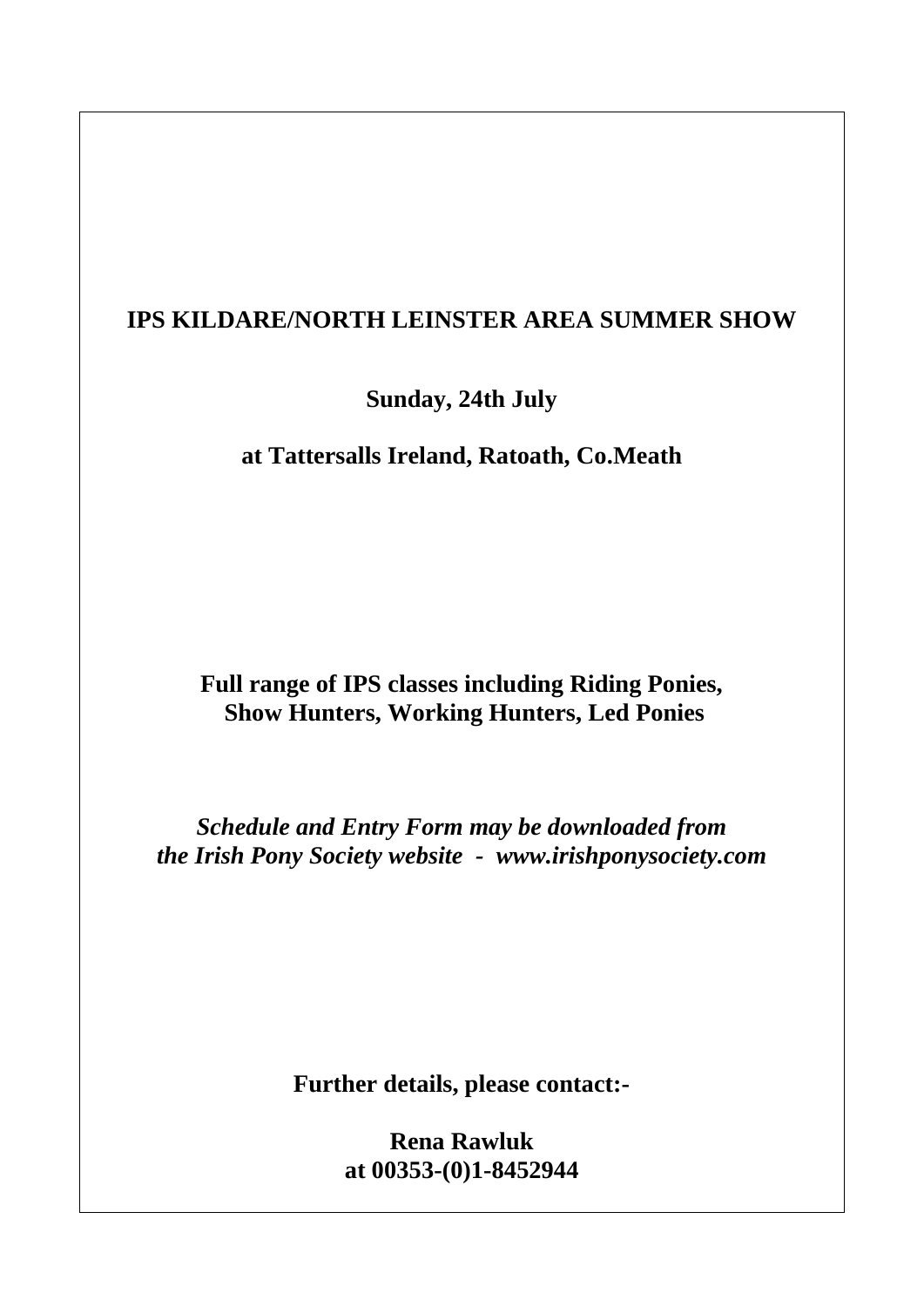# **Rules**

Tattersalls Ireland and the Show Committee strongly recommend that each individual competitor has his/her own Public Liability and Personal Accident Insurance in place.

- 1. Competitors must wear correct riding clothes, including protective head covering, mounted on the Showground. Show-jumping Classes to be judged under SJI Rules.
- 2. Protective headgear conforming to the current recommended kitemark standard PAS 015 or EN 1384 and fitted with an adjustable harness is recommended for all riders. Protective headgear conforming to the above standards is compulsory for riders under the age of 16 years and for all riders competing in Performance Classes. In Ridden Show Classes, gentlemen and lady riders over 16 years of age may, if they choose, wear a bowler hat (gentlemen) or a velvet hunt cap (ladies).
- 3. The Committee reserves the right to refund entry, alter, amalgamate or cancel any class.
- 4. The Committee reserves the right to change Judges, Rings or Order of Classes at any stage.
- 5. Horses and ponies in Ridden Classes must be at least 4 years old.
- 6. The Judge's decision is final.
- 7. The Committee reserves the right to ask any person to leave the Showground without giving a reason.
- 8. Entry fees will not be refunded.
- 9. No responsibility will be accepted by members of the Committee or Tattersalls Ireland for any loss, damage or accident to persons, animals or property.
- 10. Random drug-testing may take place at this Show.